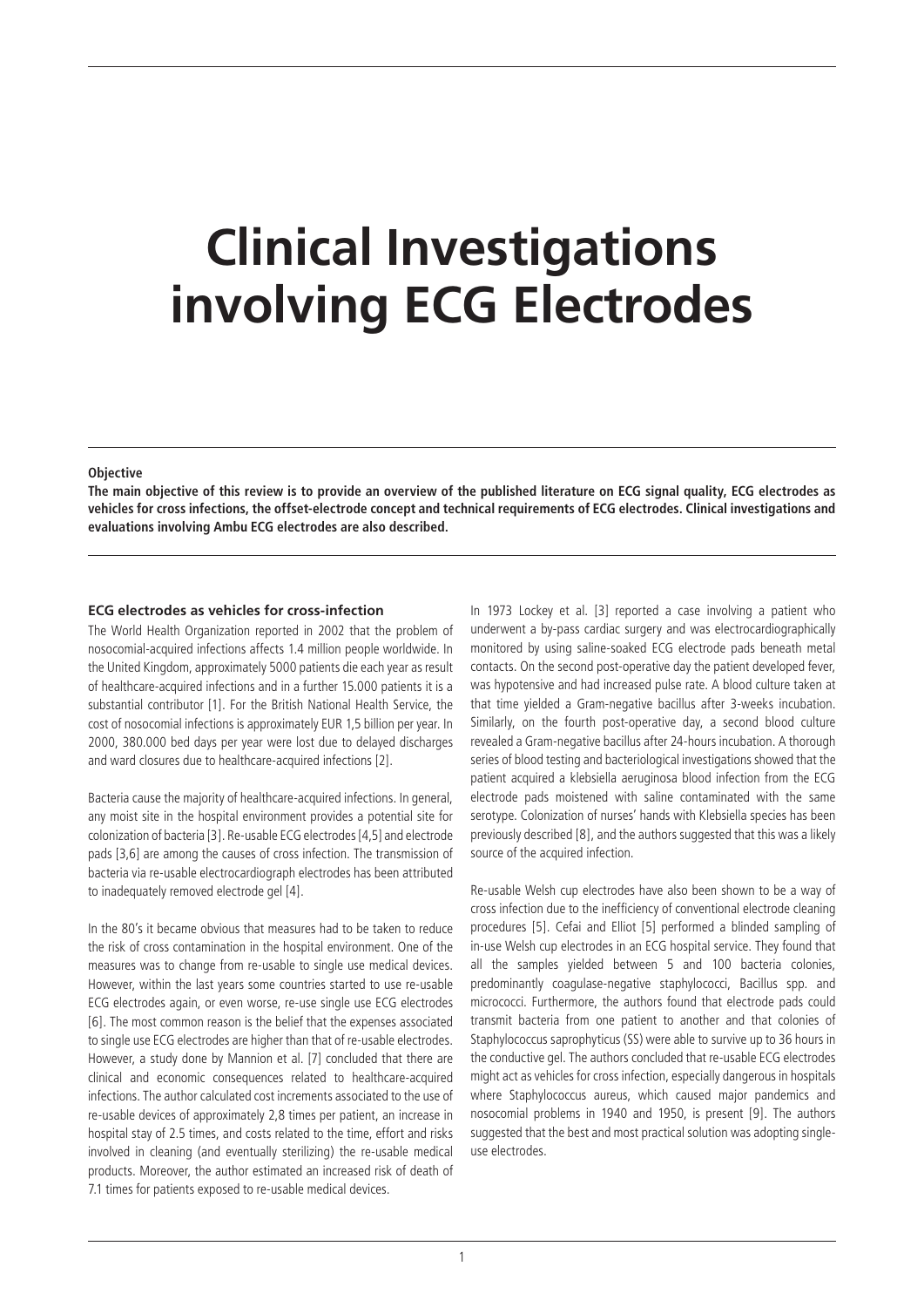Some studies have i nvestigated the efficiency of different procedures to clean re-usable electrodes. Trend et al. [4] compared the effectiveness of different methods used at the Queen Elizabeth Hospital, Edgbaston, United Kingdom. Initially, the most traditional method was tested, consisting of wiping clean the electrodes' bells after each electrocardiograph with a dry tissue removing most of the gel. At the end of the day, after approximately 8 patients, the bells and bulbs were washed in a 0,1% aqueous solution of chlorhexidine in warm water for approximately 2 minutes with a scrubbing brush. The electrodes were sampled 4 times during the day: before starting the ECG sessions, midsessions, end of the day, and after the cleaning procedure explained above. The results showed that all samples were infected and at all times, including pre-use and after cleaning. The predominant organisms were coagulase-negative straphylococcim micrococci, Bacillus spp, and Klebsiella spp.

Other alternative cleaning methods were tested [4], including: wiping the electrodes with dry tissues or tissues containing 70% v/v isopropyl alcohol, immersing the electrodes to 70% ethyl alcohol at room temperature for 10 minutes, immersing the bulbs in water at 50 °C for 2 min, and immersing the bulbs and bells in water at 60 °C for 1 hour. The results showed that the only method that eradicated all bacteria was heating the electrodes at 60 °C for 1 hour.

Lately, single-use electrodes are being re-used between patients as a cost saving measure. Daley et al. [6] performed an in vitro study to determine if the single-use electrode could harbour skin bacteria or viruses, and whether 70% isopropyl alcohol by wiping for 2 seconds with a moistened swab would successfully kill adherent organisms. The study suggested that after the first use the electrodes could be transiently contaminated with skin flora and potential pathogens. Alcohol removed most, but not all, vegetative bacteria and reduced the number of viable herpes simplex virus (HSV).

Ambu A/S has performed 4 clinical investigations investigating the potential of vacuum system and Welsh cup electrodes to carry microorganisms compared to the Ambu Blue Sensor SU electrode.

In one of the studies, patients underwent conventional resting ECG procedures using vacuum ECG systems. Ninety-five electrodes were sampled and tested for presence of microorganisms. The vacuum electrodes were cleaned before the first patient/session of the day as recommended by the manufacturer of the electrodes. Microbiological samples were taken before the first patient, after the first patient, after the fifth patient, and after the last (tenth) patient of the day. The samples were incubated in blood agar plates and dermatophyte plates. The microbiological results showed that before the first patient/session there was already an average of 30 Staphylococcus Epidermidis (SE) coloni forming units, evidencing the poor efficiency of the cleaning procedures. After the first and second patients there were more than 400 SE colonies and 40 micrococcus (MC) colonies in the samples. After the fifth and tenth patients the amounts of both, SE and MC colonies were higher than 400. Moreover, results of the coloni forming units on dermatophyte plates showed that while fewer fungi were found, some of the types were pathogenic (Candida albicans and Trichophyton).

In the second investigation, the patients underwent conventional resting ECG measurements and were assigned to either the vacuum-systemgroup (150 patients) or the Ambu Blue Sensor SU-disposable-electrodegroup (150 patients). Microbiological samples of both electrodes were taken before the first session/patient of the day for each group. The vacuum system electrodes were sampled as explained before (after patient 1, 5 and 10 every day). Moreover, the disposable Blue Sensor SU electrodes were sampled after each patient. The microbiological results of the vacuum system showed that there was already an average of 2 coloni forming units of Bacillus Subtilis before the first patient/session, evidencing again the poor efficiency of the cleaning procedures. After the first patient there was an average of 14 coagulase negative staphylococci (CNS, staph. epidermis) colonies, an average of 12 CNS was found after the fifth patient, and finally, an average of 26 CNS was found after the last patient/session of the day (patient number 10). In this study, no colonies were found in the dermatophyte agar plates, indicating no fungi or pathogenic bacteria. The microbiological results of the Blue Sensor SU electrodes showed no coloni forming units on the samples.

In the third (100 patients) and fourth (122 patients) study the aim was to compare the re-usable Welsh cups/plate electrodes and single patient disposable Blue Sensor SU electrodes. Patients who had to undergo a resting ECG exam were randomly assigned to 2 groups after order of admission: reusable electrodes (cups and plates) and disposable electrodes (Ambu Blue Sensor SU). Microbiology tests showed the presence of microorganisms and bacteria on the Welsh cup electrodes; the bacteria and microorganisms could not be removed by cleaning the product according to manufacturer's instructions. Several of the bacteria seen on the electrodes are described in literature related to hospitalacquired infections.

#### **Technical Requirements and Signal Quality**

Diagnosis ECG recording and cardiac monitoring make use of increasingly sophisticated devices and electronic measuring techniques. In order for this equipment as a whole to function well high demands are placed on all the components in the measuring system. ECG electrodes are a weak link in the measuring chain. High requirements must be set on their electrical and mechanical properties if they are to fulfill their task as sensors of biopotentials [15].

Several studies are published regarding ECG artifacts caused by electrodes due to poor electrical contact, high skin impedance, and cable movement. These studies emphasize the importance of the electrode quality, the good electrical conductivity of the gel, and adhesive power of the electrode. Krasnow [10] summarized and classified 15 different types of artifacts observed from dynamic electrocardiography. The artifacts appear partly as pseudo-arrhythmias, mimicking supraventricular, ventricular junctional and dissociative rhythms, and non-arrhythmic artifacts, which can be misleading in the interpretation of Q waves, S-T segments, and T waves. Eight of the 15 artifacts have potentially serious consequences if misinterpreted, and in 2 instances an artifact almost led to the unnecessary implantation of an artificial pacemaker. In general these artifacts were not caused by the electrodes but by battery- or electric-motor failure from the ECG system, loose or broken connection, and electromechanical disturbance.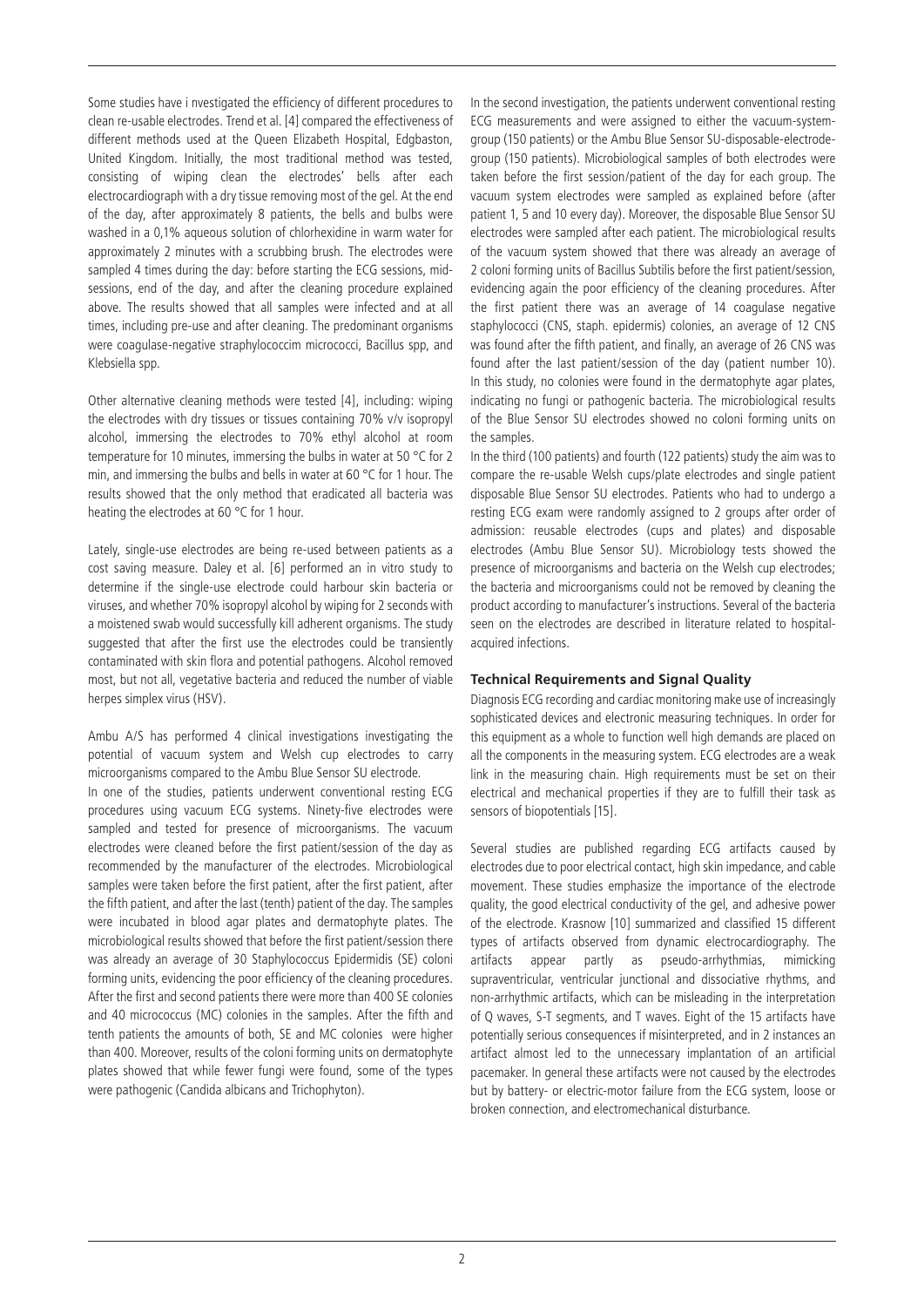Kleinman et al. [11] published a case report showing ECG artifacts caused by extracorporeal tubing systems in patients under surgery. They provoked the artifact by testing different situations and found that an important condition to recoding the artifacts was poor skin-electrode contact. Knight et al. [12] described 12 cases where patients underwent unnecessary diagnostic or therapeutic interventions due to misdiagnosis of electrocardiographic recordings.

Ask et al. [15] investigated the long-term properties of 16 commercially available ECG-electrodes, some of them reusable and some disposable. The authors evaluated the polarization potential, electrical impedance, adhesion power, and skin reactions during a period of 7 days in 2 healthy volunteers. This publication is old and many of the electrodes mentioned are not longer available (including the 2 Medicotest electrodes mentioned in the article), moreover, the number of subjects is too low (2 participants). However, the article is considered in this review due to the methodology used to investigate electrode performance and some of the final observations. The authors found that the most stable polarization potentials were obtained for Ag/AgCl electrodes. The most stable electrode impedance was obtained for disposable electrodes with stable adhesion and equipped with an electrode cup or similar. These electrodes retain the gel and thereby prevent drying out. In the study, some of the electrodes with lowest impedance showed however, to be too aggressive to the skin and caused some skin reactions. Therefore, there is a compromise regarding how aggressive the conductive gel should be, so that the impedance is low but it does not cause skin reactions. The disposable electrodes with a large self-adhesive collar showed best and unchanged adhesion and mechanical properties during the test period.

Ambu A/S has investigated the performance of Blue Sensor SU electrode versus MSB (Maersk) Biotab electrode for resting ECG. The number of ECG registrations performed before an acceptable ECG trace could be obtained was lower for the Blue Sensor SU electrodes compared to the Biotab electrodes. This was most evident in the skin preparation group where 81% of the acceptable SU ECG traces were obtained during the first recording. In contrast, only 69 % of the usable Biotab ECG traces were obtained during the first recording. In the group without skin preparation, the percentages of usable first time recordings were 68% and 65% for SU and Biotab electrodes, respectively. Poor quality ECG traces were observed more frequently using Biotab electrodes compared to SU electrodes. The difference in the frequency of poor quality ECG traces between SU electrodes (21%) and Biotab electrodes (39%) was statistically significant in the group without skin preparation. In the patient group with skin preparation, the electrodes fell off in 1 out of 81 cases (1,2%) with Blue Sensor SU and in 12 out of 86 cases (14,0%) with the MSB Biotab electrodes. In the group without skin preparation, the electrodes fell off in 2 out of 67 cases (3.0%) with Blue Sensor SU and in 4 out of 65 cases (6,2%) with MSB Biotab. A total of 93% of the SU users found it very easy to remove the SU electrode from the patient's skin. In comparison, only 83% of the Biotab users evaluated it to be very easy to remove the Biotab electrodes from the patient's skin.

In conclusion, it was evaluated to be easier to obtain a good ECG signal quality using the Blue Sensor SU electrode compared to the Biotab ECG electrode. The SU electrode skin adhesive guaranteed a good skin attachment while still ensuring very easy electrode removal afterwards.

### **The offset-electrode concept**

Stretching the skin causes a reduction in the magnitude of skin potential, which is observed as motion artifact in the ECG recording [13]. Cables pulling ECG electrodes during the recording can cause this artifact. One solution is the use of offset electrodes, i.e. electrodes designed with the snap attachment separated from the gel column by means of silvercircuited strip like the Ambu Blue Sensor. Nieminski [14] published a study where 40 patients that underwent a coronary artery bypass graft were Holter-monitored after surgery by using offset or standard electrodes. The results showed that the offset electrode is associated with a highly significant decrease in computer-determined artifact. No difference was recorded regarding patients' tolerance to either of the electrode types. The author concluded that the offset design offers advantages in reducing computer-determined artifacts especially during ambulatory ECG recordings.

## **ECG Monitoring of Premature Neonatals**

Infants receiving neonatal intensive care comprise a vulnerable patient population often demanding continuous monitoring of vital functions for long periods of time. The majority of the patients admitted to the NICU are premature neonates.

ECG monitoring of the neonatal patients is a standard routine procedure at most NICU departments. Due to incomplete skin development, the extremely premature neonatal patient has some special requirements to the ECG monitoring electrodes. To reduce water loss over the immature skin barrier, the extremely premature babies are often placed in incubators with a high relative humidity  $(60\% - 80\% \text{ rH})$  [16]. The high humidity environment makes it difficult for standard ECG electrodes to stay attached to the skin for longer periods of time. As a consequence, the electrodes often fall off, resulting in frequent disturbances of the neonatal patient during re-application of detached electrodes. In general, disturbances of the extremely premature neonatal patient shall be reduced to a minimum to ensure a "stress-free" environment. Another challenge, related to the ECG monitoring of extremely premature neonates, is the highly fragile skin, which easily tears and breaks leaving painful open sores and increased risk for infections. Consequently, the removal of adhesives from the immature skin is related to a risk of skin trauma, pain and infections [17-19]. Thus, the ideal ECG electrodes for the extremely premature neonates display extended adhesion to the skin even in a high humidity incubator environment while still being sufficiently easy to remove to reduce the risk of skin trauma to a minimum.

Ambu A/S has carried out a user evaluation regarding the performance of the Blue Sensor NEO X electrode intended for ECG-monitoring of preterm neonatal patients. Neonatal Intensive Care Units (NICUs) evaluated the use and performance of the NEO X electrode as part of the normal ECG monitoring routine. After approximately 2-3 weeks of use, the participating nurses were asked to fill-in an evaluation form each, regarding the use and performance of NEO X. The electrode, normally used in the department, was used as the reference electrode for comparison.

More than 70 neonatal patients, aged between 24 and 39 weeks of gestational age, were ECG monitored using the Blue Sensor NEO X electrodes. A total of 37 participating NICU nurses each filled-in and returned the NEO X evaluation forms. Compared to the reference electrodes, the NICU nurses evaluated the NEO X electrode positively. In